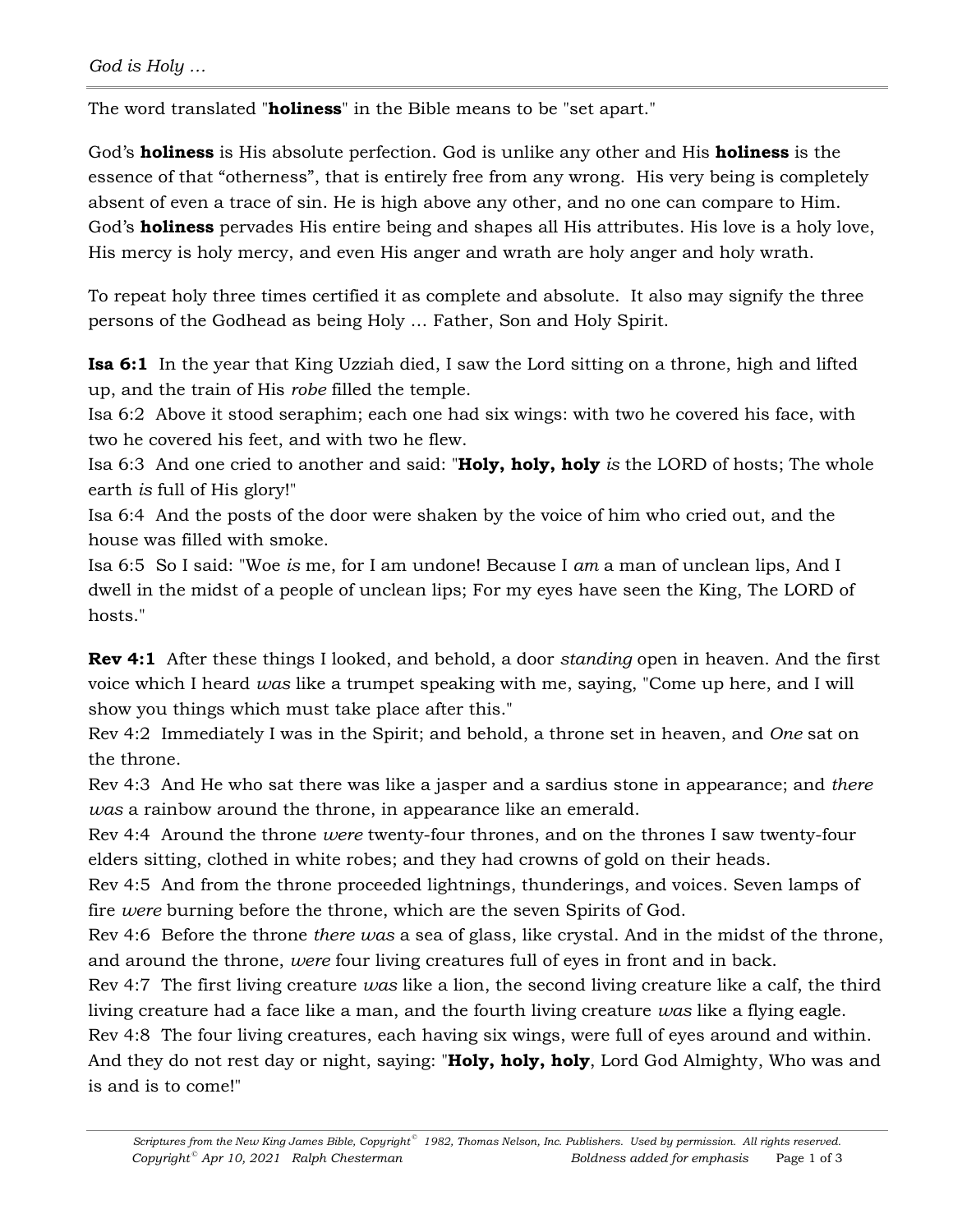Rev 4:9 Whenever the living creatures give glory and honor and thanks to Him who sits on the throne, who lives forever and ever,

Rev 4:10 the twenty-four elders fall down before Him who sits on the throne and worship Him who lives forever and ever, and cast their crowns before the throne, saying:

Rev 4:11 "You are worthy, O Lord, To receive glory and honor and power; For You created all things, And by Your will they exist and were created."

Psa 29:2 Give unto the LORD the glory due to His name; Worship the LORD in the beauty of **holiness**.

Psa 96:5 For all the gods of the peoples *are* idols, But the LORD made the heavens.

Psa 96:6 Honor and majesty *are* before Him; Strength and beauty *are* in His sanctuary.

Psa 96:7 Give to the LORD, O families of the peoples, Give to the LORD glory and strength.

Psa 96:8 Give to the LORD the glory *due* His name; Bring an offering, and come into His courts.

Psa 96:9 Oh, worship the LORD in the beauty of **holiness**! Tremble before Him, all the earth.

Luk 1:74 To grant us that we, Being delivered from the hand of our enemies, Might serve Him without fear,

Luk 1:75 In **holiness** and righteousness before Him all the days of our life.

Rom 6:19 I speak in human *terms* because of the weakness of your flesh. For just as you presented your members *as* slaves of uncleanness, and of lawlessness *leading* to *more* lawlessness, so now present your members *as* slaves *of* righteousness for **holiness**. Rom 6:20 For when you were slaves of sin, you were free in regard to righteousness.

Rom 6:21 What fruit did you have then in the things of which you are now ashamed? For the end of those things *is* death.

Rom 6:22 But now having been set free from sin, and having become slaves of God, you have your fruit to **holiness**, and the end, everlasting life.

Eph 4:20 But you have not so learned Christ,

Eph 4:21 if indeed you have heard Him and have been taught by Him, as the truth is in Jesus:

Eph 4:22 that you put off, concerning your former conduct, the old man which grows corrupt according to the deceitful lusts,

Eph 4:23 and be renewed in the spirit of your mind,

Eph 4:24 and that you put on the new man which was created according to God, in true righteousness and **holiness**.